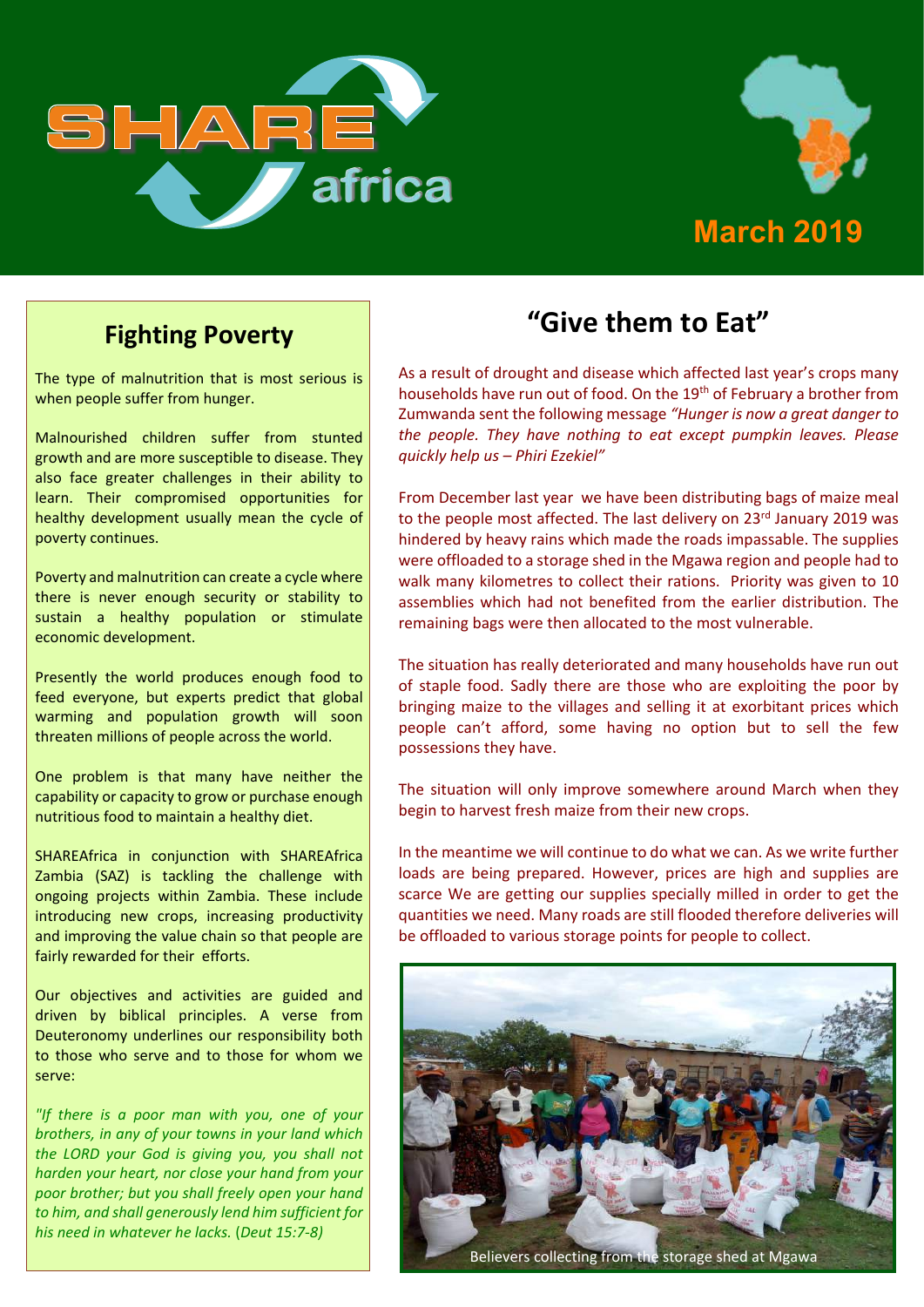## **Simple Solutions deliver Significant Benefit**

It may seem incredible that the use of 'draft power', animal drawn ploughs, which changed subsistence farming into commercial farming thousands of years ago still isn't used in many parts of the world. In Tim Harford's book, 'Fifty Things That Made the Modern Economy', he cites the ox and plough as the one thing that turned nomadic hunters into commercial farmers, and which ultimately made our modern economy possible.

In the area of Zambia where we have our farming projects, most farms still use hand hoes; a backbreaking tedious task carried out by all family members. With such limited manpower it is only possible to produce food for self consumption as well as raise a little money for the basic essentials.

Giving a farmer an ox and plough to see how it might improve productivity has had remarkable results.

## Oxen and Plough Trial

Jonas and Mashowo Phiri live together with their 6 children, 5 boys and 1 girl, Jonathan, Felix, Malizani, Pepulani and twins, plus two of Jonas' siblings, Lazarus and Charity.



Despite owning 60 acres, their limited resources meant they could only cultivate 5 acres. A further 20 acres had been cleared but not cultivated and a further 35 acres remained bush land.

In October 2018 (the beginning of the 2018/19 season), SAZ gave Jonas two oxen and a plough as a trial to see how much additional land could be cultivated. In a recent check to see how he was faring we were pleased to learn that he had doubled his cultivated area from 7.5 acres to 15 acres. We were also pleased that all his crops were looking wellnourished.

Based on the healthy condition of the crops we have compared his previous years yield to what his estimated yield will be this year.

| 2018            |           |                |  |
|-----------------|-----------|----------------|--|
| Groundnuts      | 3 acres   | 32x50 kg bags  |  |
| Soybeans        | 2 acres   | 26x50 kg bags  |  |
| Maize           | 2.5 acres | 70x50 kg bags  |  |
| Earnings £1,166 |           |                |  |
|                 |           |                |  |
|                 | 2019      |                |  |
| Groundnuts      | 3 acres   | 40x50 kg bags  |  |
| Soybeans        | 6 acres   | 100x60 kg bags |  |
| Maize           | 6 acres   | 200x50 kg bags |  |

Benefit of Animal Draft Power

- 1. Land preparation can be conducted prior the onset of the rain season
- 2. Planting is done on time which in turn increases yield
- 3. More land can be cultivated
- 4. Labour costs are greatly reduced.

While there are extra costs for vaccinations and storage pens, the benefits seem to far outweigh the £1200 cost. The challenge now is:

- 1. Raising the capital to buy oxen for the many farmers who could benefit
- 2. Finding enough trained animals in the area

### Beneficiaries Obligation

Like most our projects, we expect to see a measurable return from the investment. Humanitarian situations can be an exception but giving people something for nothing removes responsibility and encourages dependency. If we are to expand this project, then the numbers show that an oxen and plough could be repaid from one year's harvest. If we set a two year repayment period then we are sure most farmers would 'sign up' for the offer. By doing this the expansion of the scheme becomes self-funding – every pair of oxen repaid buys another pair for someone else.

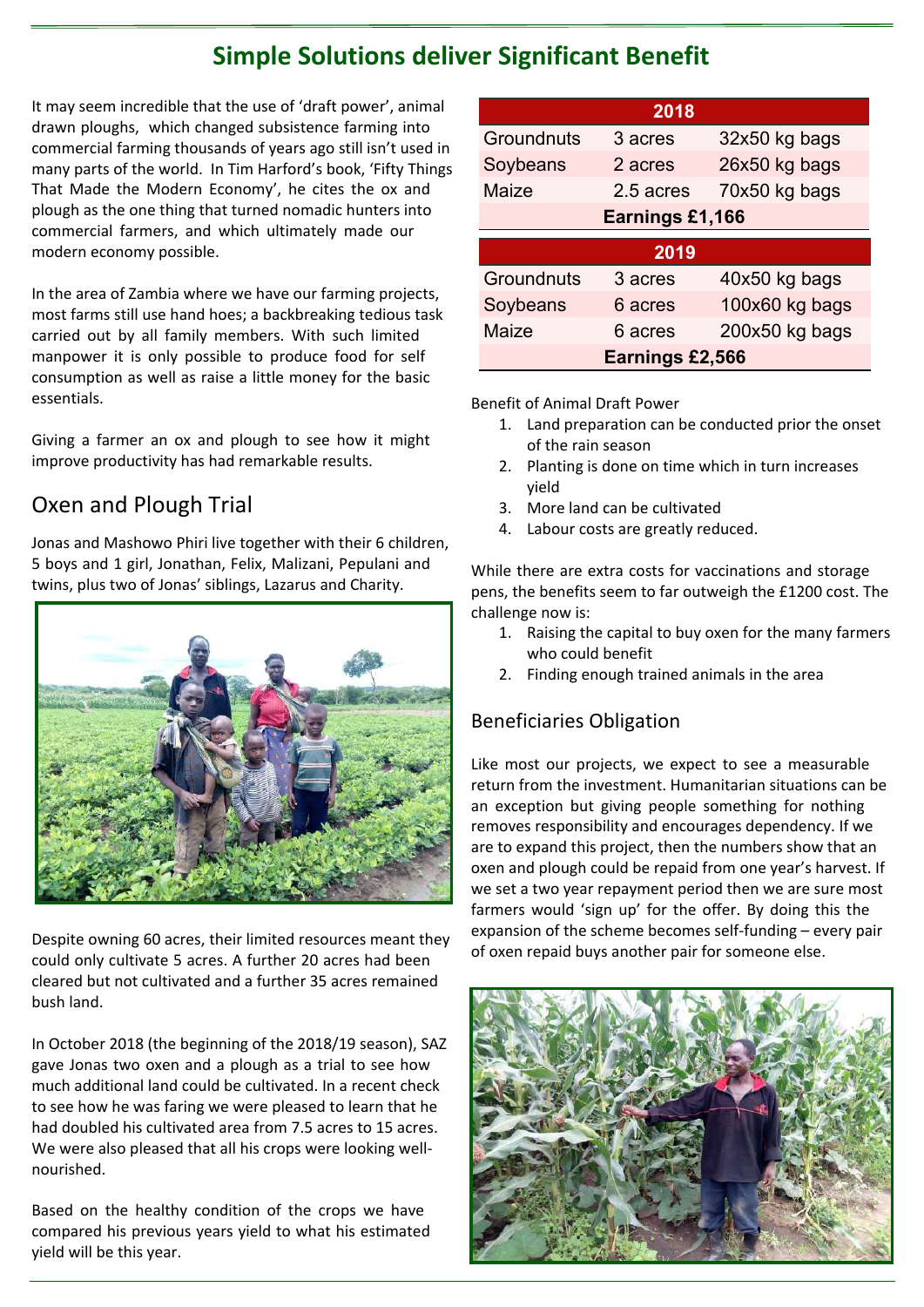# Feature Story - Felicia Banda



Felesia Banda is a believer in fellowship Mgawa Bethany assembly. She was born on 22<sup>nd</sup> March 1988 and was married to Lazarus Zulu. Together had 3 children, Patrick, Mary and Tamara.

Her marriage failed due to extreme abuse from her nonbelieving husband, as well as his failure to provide food for the family. Despite several attempts by the elders at Chitandika assembly to repair the marriage, she was ultimately forced to leave home with her three children to live with her widowed mother in Mgawa.

Upon learning of her predicament and knowing her capability, SAZ decided to employ her as temporary Farm supervisor when in November, Mussa, the Farm manager, was seriously injured in an accident with his motorbike.

During the five months that she has worked at SAZ farm, Felecia has proved to be hard working, loyal, a quick learner and possessing the supervisory skills needed to manage the farm workers. From her income as SAZ farm supervisor Felecia has been able to support her children's education by providing clothes and paying for school fees. She has also now managed to rent a 10 acre field, within the village, from the income she earned working for SAZ and has since grown 4 acres of groundnuts, 3 acres of Soybeans and 3 acres of Maize.

Felecia has been using her failed marriage to teach young ladies within the assembly to learn from her bad example and not to marry nonbelievers. She now appreciates the importance of marrying 'in the Lord'. She is also determined to ensure that her children, particularly her two girls obtain a better education so they can extricate themselves from bad vices.

Early marriage, by girls sometimes as young as 14, is not uncommon in villages especially girls who are pursuing a formal education. Having a husband to care for them and children to rear seems an attractive alternative to attending school.



## **Distributing Bibles and Hymnbooks**

Chi-Chewa Bibles and hymn books were bought from the Bible Society in Malawi to distribute to two new assemblies in the Eastern Province, namely Kamlaza and Chizukwe.

Believers supported by the SAZ Outgrowers scheme are also given a Bible and Hymnbook. By combining a Bible with the SAZ seed pack we seek to provide the spiritual and natural seed that through prayer will reap a blessing. Bibles are also being stocked at the SAZ Agro shop in Chipata at 50% discount. Assembly believers wishing to buy for their assemblies are encouraged to sign up with SAZ Agro shop to get the appropriate discounts.

SAZ personnel have now established direct contact with the Bible Society of Malawi, which means Bibles and hymn books may be bought and transported without having to cross into Malawi to collect them. In view of the poor literacy levels among believers in the rural areas, which in some assemblies is more than 50%, we are careful not to deliver Bibles and literature to people who can't read. Bibles are only given to people in homes with reasonable literary skills. We encourage those who can read to read the Word publicly wherever they have an opportunity.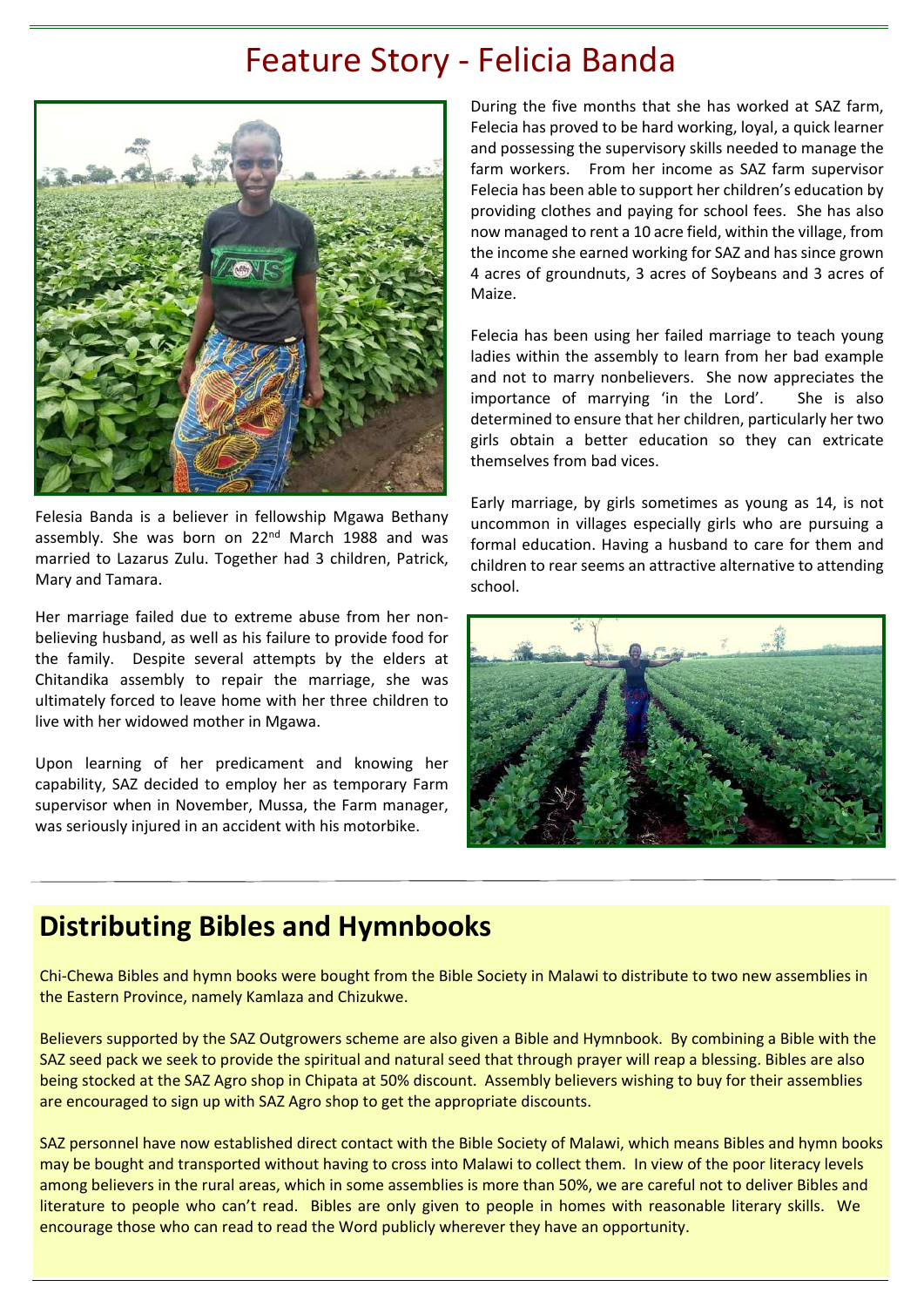# Orphan Programme - a Day in the Field

It was Wednesday 13th February and the day started around 6:00am when Paul Wandi, Chabala Seketi and Patricia Chinonge set off for Serenje District in central Zambia, some 400 kilometres from Lusaka. It was the start of three days of school visits to monitor our children and administer school fees. Many schools have their own bank accounts thus enabling us to pay fees electronically, but others have to be paid manually. This is the team's report.

#### **Kabwe Secondary School**

The first stop was at Kabwe Secondary School to visit Sondashi Chanshi doing grade 11. After dealing with fees, Sondashi came to see us. He was in jovial mood and said school was going on well. He added that he is determined to reach university and study engineering. He was visibly happy that we visited him.

#### **Kapiri Modern School**

We proceeded to Kapiri Modern School to visit Esnart Banda doing grade 7. Her school fees were paid, after which we met her. She was happy and reported that school was going on well. She shyly smiled when asked what she would like to be when she completes school and replied, "I want to be a nurse."

#### **Mulilima Primary and Secondary School**

We headed for Mulilima Primary and Secondary Schools. We were well received by the headmaster of the Primary School. We settled our account with them but could not see any of our children there because, by the time we arrived, most children had finished school for the day. At the secondary school it was a similar situation. Mulilima Primary and Secondary School are near each other. We proceeded to the Mulilima assembly. There we found a gathering of church elders, parents and the children. Among others we met Loveness Kunda, doing grade 8, who is in good health and says school is okay. We were welcomed with a song and prayer. They expressed their gratitude for the work that



Share Africa Zambia is doing. Paul introduced Patricia to the gathering as the new Orphan Program Administrator.

It was now getting late and dark. We posed outside for some pictures.



The church elders made some requests. One of their members, Mulenga Comos (male), now in his fifties, is skilled in sewing and they requested a sewing machine with which they proposed to make school uniforms for the children on the orphan programme. They also brought a number of additional children and requested that they be added to the programme. The female guardians complained of hunger and said that it is more serious at this time, before May when they harvest their maize. They were asking if we could provide food for the families in which we have children on the programme so that they can eat well and concentrate on school. We were touched by one of the pupils, Berry Mwape Mukosha doing grade 9. When asked what he wants to do when he grows up, he said, "I want to look after orphans just like you are doing."

#### **Fitebo Primary School**

The next day we first visited Fitebo Primary School. The welcome by the headmaster was good and our children were then called to meet us. They are Ronald Banda doing grade 5 and Jinienless Banda doing grade 5. The two are siblings. They were visibly poor. Ronald had no shoes on his feet. The pair of trousers he was wearing were torn around the knees. His T-shirt was



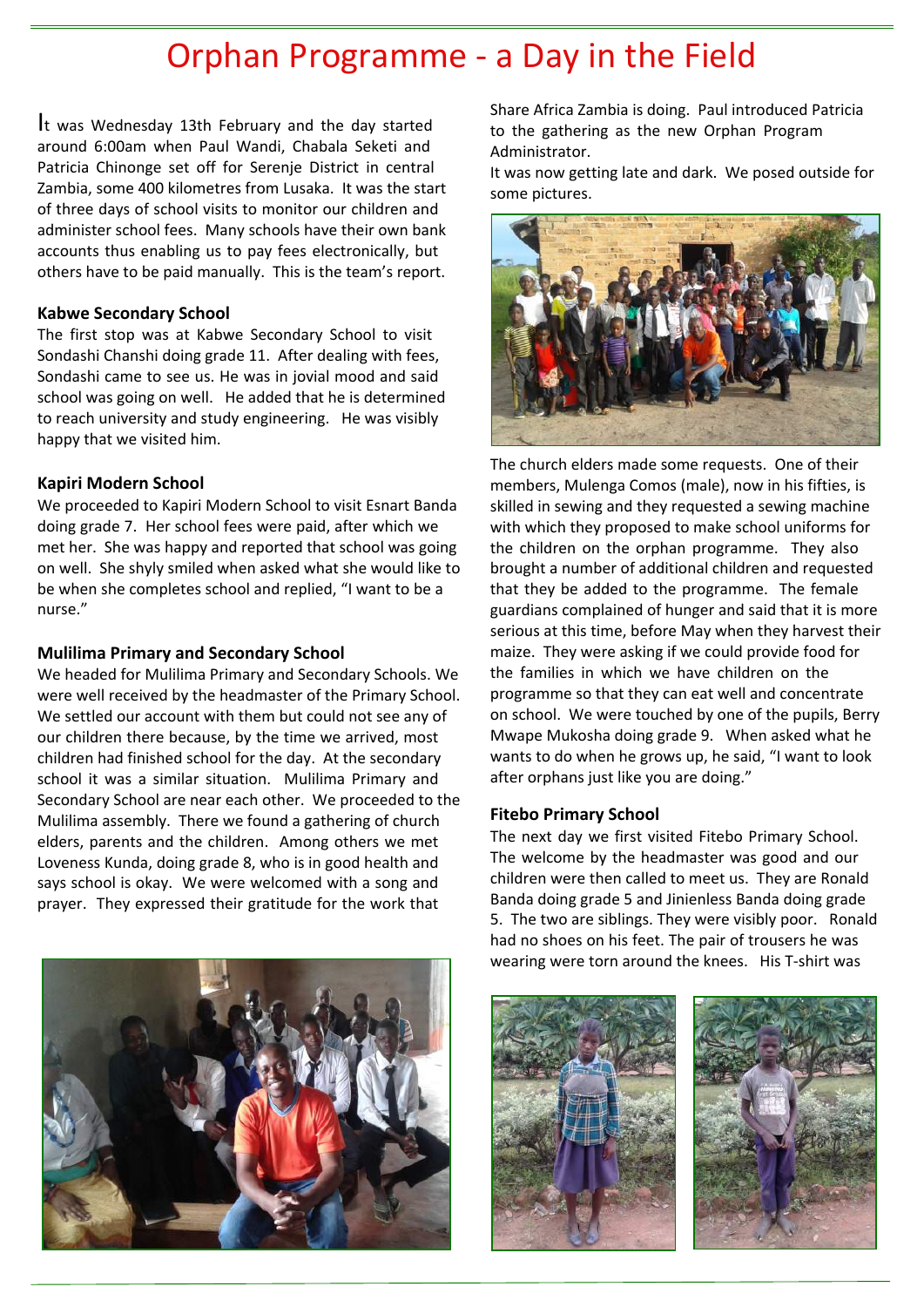# A Day in the Field cont'd

very faded and worn out. Jinienless had plastic shoes on her feet and she wore a faded uniform. She wore another top

over the uniform shirt because it was torn. We were truly saddened by their situation, more so because we weren't able to provide immediate assistance. At the same school we met Efford Musonda doing grade 9. At least Efford was in a decent uniform. The teachers said he is very intelligent though playful sometimes. We spoke to him and he promised to concentrate on his school.



#### **Mimbulu Community School**

We proceeded to Mimbulu Community School. Fees were paid for Abram Kalunga doing grade 3 and Hoscar Chibuye, also in grade 3. We only met Abram as Hoscar was not present that day. Abram was poorly dressed, a situation which will be checked out. We also met Casius Kunda who called to see us to request assistance to move to Mulilima to further his schooling there.



From Mimbulu Community School we went to the nearly Luombwa assembly. We found some church members and church elders waiting to meet us. The church members were thankful for the agricultural support and training they had received.

#### **Kabombe Primary School**



We proceeded to Kabombe Primary school where we met Blessings Mumba in grade 8. She was okay in uniform and she said school was going on well. She wants to be a nurse when she finishes school.

### **Serenje Boma Secondary School**

The following day we visited Serenje Boma Secondary School. At that school we have Chibale Subukanya and Allex Kwesha Mwansa , both in grade 10. They were happy to see us. We collected the receipts as money was earlier remitted electronically.

### **Kamwala Primary School**

At Kamwala Primary we met Faith Mwansa Mwila doing grade 5. After paying her school fees we met Faith and her guardian. Faith was happy but her guardian told us that Faith has had to repeat grade 5 because she did not do very well last year.

### **Malcolm Moffat College of Education**

We then went to Malcolm Moffat College of Education to meet Iness Kabanje. She was happy to meet us and it was good to meet her too. Iness is in the second year, studying education. We called her the 'trophy of the programme' considering she began at the humble Mimbulu Community School.



Presently there are 189 children on the programme. As well as providing school fees, school allowances, food packs and gift packs, each child is visited at least 3 times a year. Discussions with the guardians, the school teachers and children provide useful information about the child's wellbeing. As you will see in the report some situations can be challenging as well as encouraging.

Patricia's experience professionally, as well as being a believer, helps her identify problems that can be followed up either by a Social Carer or by the local elders. Many teenage girls benefit from counselling and encouragement, especially since most have lost their mother.

It is a privilege for us to serve in this way. We thank everyone who sponsors a child. We also encourage others to join - there are many children waiting in the queue. If you are interested, go to our web site where you can sponsor a child on line. If you need more information give us a call